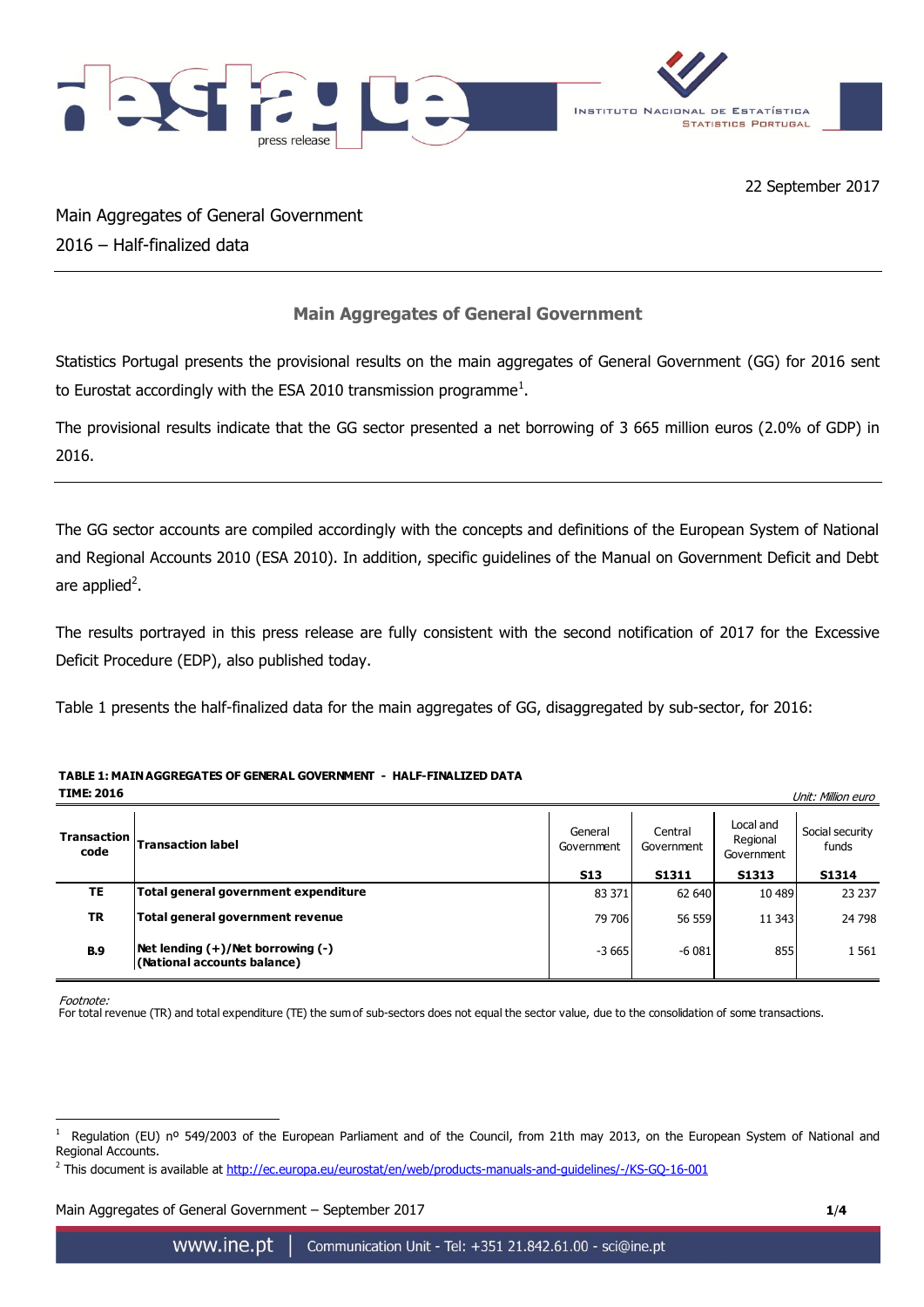

The net borrowing of the GG sector was 3 665 million euros in 2016, which corresponds to 2.0% of GDP (4.4% in 2015). This negative balance was driven by the Central Government subsector, as both the Local and Regional Government and the Social Security Funds presented positive balances.

Table 2 presents the main components of GG revenue, final values for 2015 and provisional values for 2016:

| <b>TABLE 2 - GENERAL GOVERNMENT REVENUE</b><br>Unit: Million euro |                          |                                      |         |        |
|-------------------------------------------------------------------|--------------------------|--------------------------------------|---------|--------|
| <b>Transaction</b><br>code                                        | <b>Transaction label</b> |                                      | 2015    | 2016   |
| <b>OTR</b>                                                        | <b>Total Revenue</b>     |                                      | 78751   | 79 706 |
|                                                                   | Current Revenue          |                                      | 77351   | 78 909 |
|                                                                   |                          | of which                             |         |        |
| D <sub>2</sub>                                                    |                          | Taxes on production and imports      | 26 069  | 27 347 |
| D61                                                               |                          | Social contributions                 | 20 783  | 21 609 |
| DS                                                                |                          | Current taxes on income, wealth, etc | 19 5 29 | 19 081 |
| D9                                                                | Capital Revenue          |                                      | 1400    | 796    |

Compared to 2015, GG revenue increased 1.2% in 2016 (by 950 million euro), consequence of the combined effects of an increase in current revenue and a reduction in capital revenue.

Current revenue increased 2.0% in 2016, in comparison with 2015, supported by both taxes on production and imports and social contributions, which presented growth rates of, respectively, 4.9% and 4.0%, explained by the evolution of the economic activity and employment and by the implementation of PERES – Programa Especial de Redução do Endividamento ao Estado<sup>3</sup>. As a result of these variations, taxes on production and imports and social contributions accounted for 34.3% and 27.1% of total revenue, respectively (33.1% and 26.4% in 2015). Current taxes on income, wealth, etc… decreased 2.3% from 2015 to 2016, representing 23.9% of GG total revenue (24.8% in 2015).

Table 3 presents the main components of GG expenditure, final values for 2015 and provisional values for 2016:

| <b>Transaction</b><br>code | <b>Transaction label</b>                            | 2015    | 2016    |
|----------------------------|-----------------------------------------------------|---------|---------|
| <b>OTE</b>                 | <b>Total Expenditure</b>                            | 86 669  | 83 371  |
|                            | <b>Current Expenditure</b>                          | 79 003  | 79818   |
|                            | of which                                            |         |         |
| D <sub>1</sub>             | Compensation of employees                           | 20 349  | 20881   |
| D <sub>62</sub>            | Social benefits other than social transfers in kind | 31 3 38 | 31 7 30 |
| D41                        | <b>Interest</b>                                     | 8 2 1 0 | 7761    |
| $D9+P5+NP$                 | <b>Capital Expenditure</b>                          | 7666    | 3552    |

**TABLE 3 - GENERAL GOVERNMENT EXPENDITURE Example 20 and Service 20 and Service 20 and Service 20 and Service 20 and Service 20 and Service 20 and Service 20 and Service 20 and Service 20 and Service 20 and Service 20 an** 

Main Aggregates of General Government – September 2017 **2**/**4**

1

 $3$  PERES is a regime published in the Portuguese Official Journal (D-L no. 67/2016) approving special conditions to pay outstanding debts to the State and Social Security.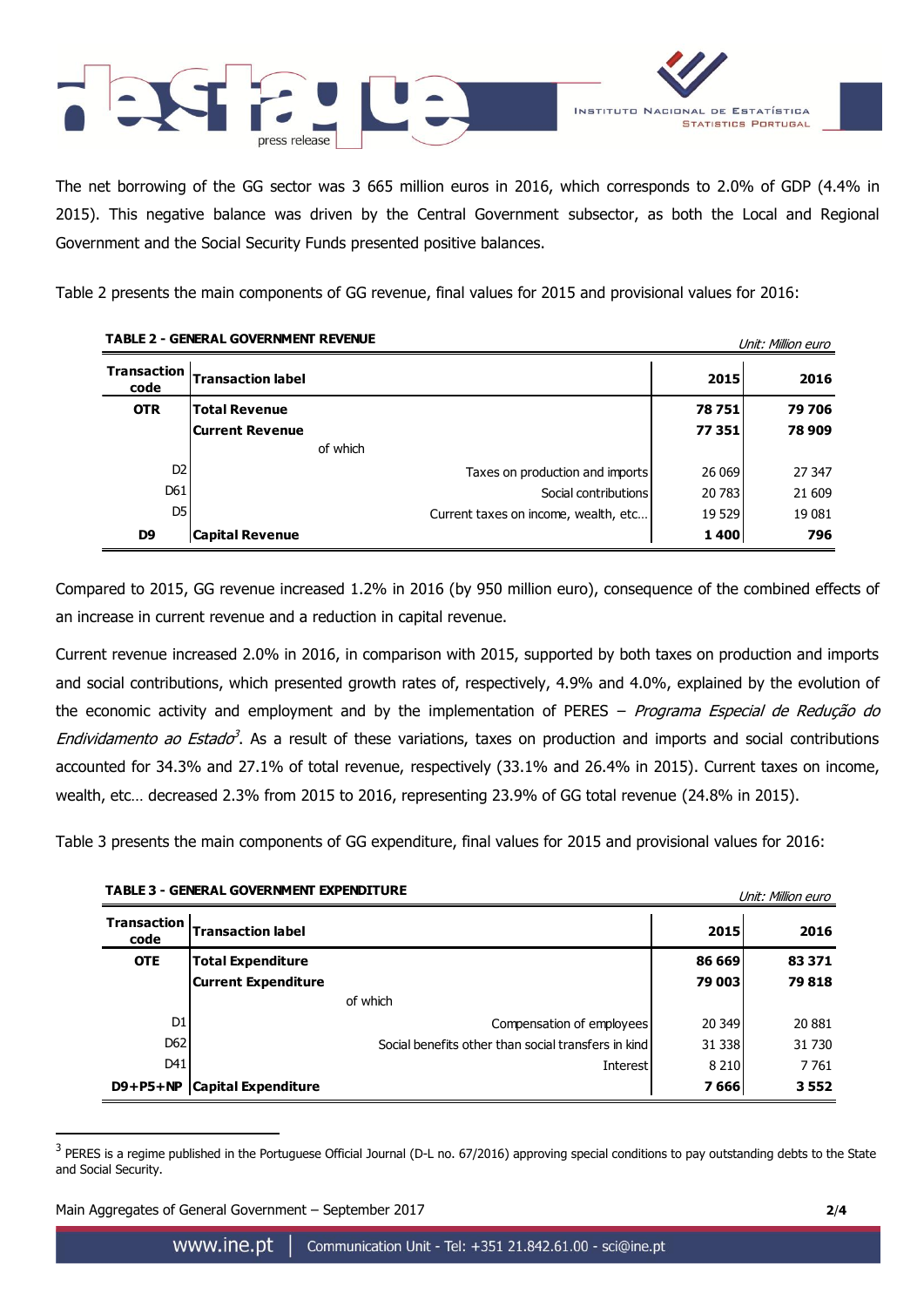



GG total expenditure decreased 3.8% from 2015 to 2016. This reduction was the outcome of the combined effect of a 1.0% increase in current expenditure, the main component of GG expenditure, and a decrease in capital expenditure by 53.7% in the period under consideration, accounting for 4.3% of total expenditure (8.8% in 2015).

The increase in current expenditure is explained by the civil servants wage restitution measures implemented in 2016, representing a positive variation of 2.6% in compensation of employees and of 1.2% in social benefits other than social benefits in kind. Conversely, from 2015 to 2016, the expenditure in interest payments decreased 5.5%. As a result, in 2016, compensation of employees and social benefits other than social benefits in kind represented, respectively, 25.0% and 38.1% of total expenditure (23.5% and 36.2% in 2015). The relative weight of interest payments decreased 0.2 percentage points in the same period, accounting for 9.3% of total expenditure.

Capital expenditure presented a decrease of 53.7% in the period under analysis. This variation is explained both by the decrease of 34% in gross capital formation from 2015 to 2016 and by the recording as capital transfer of the one-off operation of resolution of Banif - Banco Internacional do Funchal, S.A., in 2015, in the amount of 2.5 billion euro.

Table 4 shows GG balances, final values for 2015 and provisional values for 2016:

| <b>TABLE 4 - GENERAL GOVERNMENT BALANCES</b> |                                                                        |         | Unit: Million euro |
|----------------------------------------------|------------------------------------------------------------------------|---------|--------------------|
| <b>Transaction</b><br>code                   | <b>Transaction label</b>                                               | 2015    | 2016               |
| <b>B9</b>                                    | Net lending $(+)$ / Net borrowing $(-)$<br>(National accounts balance) | $-7918$ | -3 665             |
|                                              | Current Balance                                                        | $-1652$ | $-909$             |
| <b>B9-D41</b>                                | Primary Balance                                                        | 292     | 4096               |

The net borrowing of the GG sector decreased 4 253 million euro from 2015 to 2016, attaining 3 552 million euro (2.0% of GDP), given the combined effect of a decrease in total expenditure (by 3.8%) and an increase in total revenue (by 1.2%).

The primary balance, *i.e.*, the global balance net of interest payments, was 4 906 million euro in 2016, which represents an increase of 3 803 million euro vis-à-vis 2015.